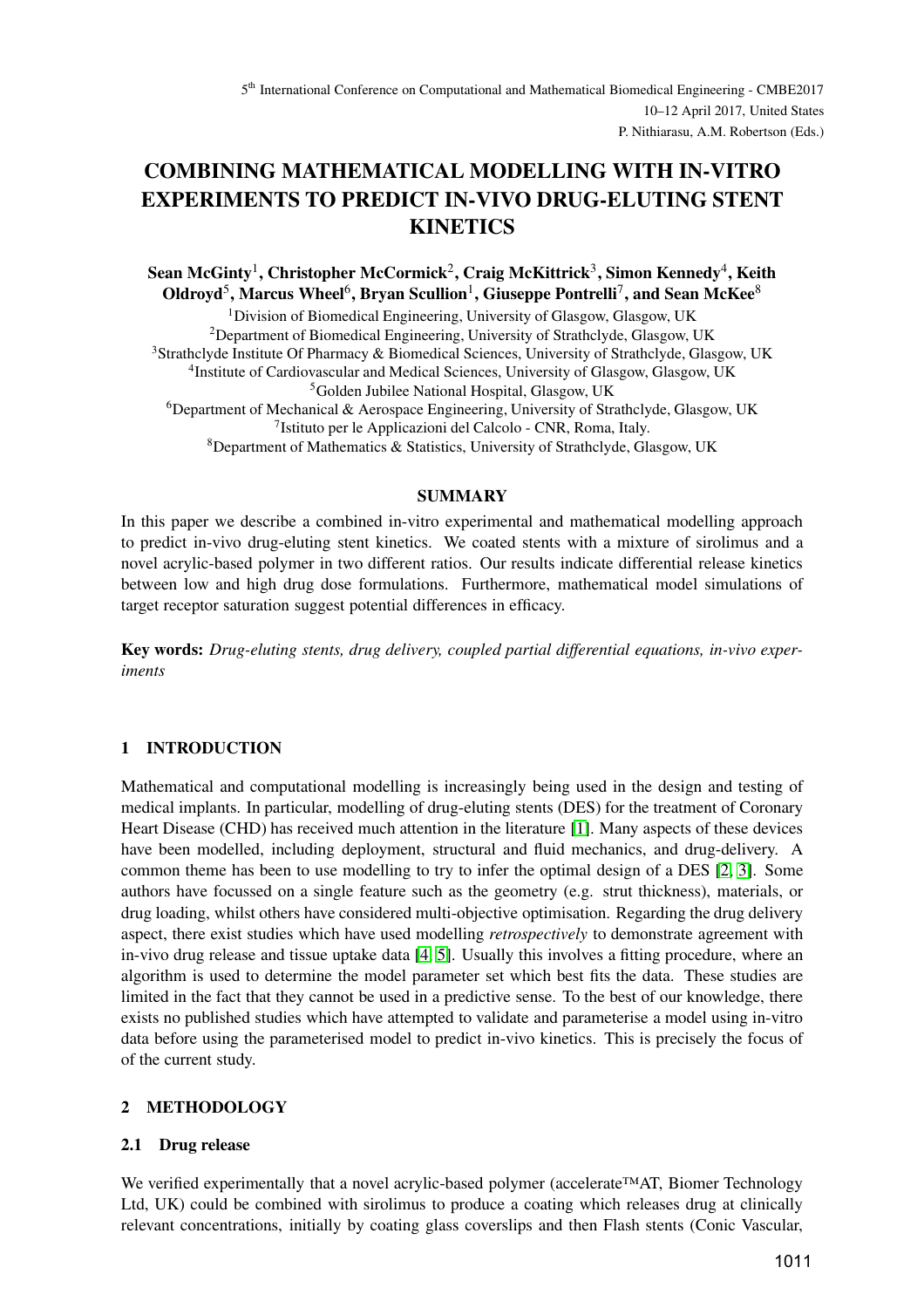Santiago de Compostella). The stents were coated with *low* and *high* doses of sirolimus/polymer (in ratios 25:75 and 75:25, respectively) using a Sono-Tek Ultrasonic Spray system (Milton, NY, USA). Two coats were applied. The stents were assessed for release of sirolimus over a period of 28 days by immersing in 1.5 ml of release medium (phosphate buffered saline:ethanol 90:10), and transferring to fresh release medium at regular sampling points to maintain sink conditions. The amount of sirolimus in release medium was determined by ultraviolet spectroscopy.

Our previous mathematical modelling of drug release from the Cypher stent revealed that in-vitro release was well described by a relatively simple one-dimensional diffusion model [\[7\]](#page-3-5), whereas in-vivo release was captured by a diffusion-dissolution model, indicating that differences in drug solubility between the in-vitro and in-vivo release medium may be important [\[5\]](#page-3-4). We therefore fit the drug release data for each coating formulation to the diffusion model, and separately to the diffusiondissolution model.

# **2.2 Coupled drug release and tissue uptake**

The parameterised model of drug release from Section 2.1 was then coupled with a model of drug transport in the arterial wall accounting for diffusion, advection and two modes of binding (specific receptor and non-specific extracellular matrix binding), utilising porcine arterial tissue transport parameters from the literature [\[4,](#page-3-3) [5,](#page-3-4) [6\]](#page-3-6). As well as providing the opportunity to predict the uptake and retention of drug in the arterial wall, this model allowed us to simulate spatial wall drug concentration and receptor saturation, which have been linked with DES efficacy yet are difficult to measure experimentally.

An in-vivo experimental study was subsequently conducted. Briefly, low and high dose stents were deployed in male Landrace pig coronary arteries with drug release and mass of drug in tissue quantified at 1 day, 7 days and 28 days. Animal care and all procedures conformed to the requirements of the U.K. Animals (Scientific Procedures) Act 1986.

# **3 RESULTS AND CONCLUSIONS**

# **3.1 In-vitro drug release**

At the end of the in-vitro experiments, stents were immersed in ethanol to strip any remaining drug. In all cases, we observed that not all of the initial drug mass was released by 28 days, despite the release profiles appearing to asymptote. We therefore assumed that some quantity of drug would never be released (as has been observed with other commercial stents, e.g. TAXUS) and so normalised release data by the cumulative mass of drug released by the final measurement time point. Whilst our low drug dose formulations were very well described by a simple diffusion model, the fit to the high dose formulation data was not so good. In Figure 1 we compare in-vitro drug release from the low and high dose formulations with two applied coats. The best-fitting diffusion coefficient in the high dose case is an order of magnitude less than in the low dose case. This may suggest that drug transport in the high dose case is more complex than diffusion alone, or perhaps that one or more of the model assumptions are not appropriate. Results from fitting to a diffusion-dissolution model essentially reproduced Figure 1, suggesting that the more complex diffusion-dissolution model is no better at capturing the release. Since in the high dose case, the ratio of drug to polymer is 75:25, the validity of the diffusion model (i.e. the dilute species assumption) may be called into question, and multi-species diffusion models may be more appropriate.

# **3.2 In-vivo drug release**

Our preliminary results indicate that for the low dose stents, drug elution is complete by 1 day, in agreement with the in-vitro drug release profile. However, for the high dose stents, whilst the duration of drug release is the same (28 days) for the in vitro and in-vivo cases, the release rate is significantly faster in-vivo: approximately 85% of drug is released within 1 day in-vivo, compared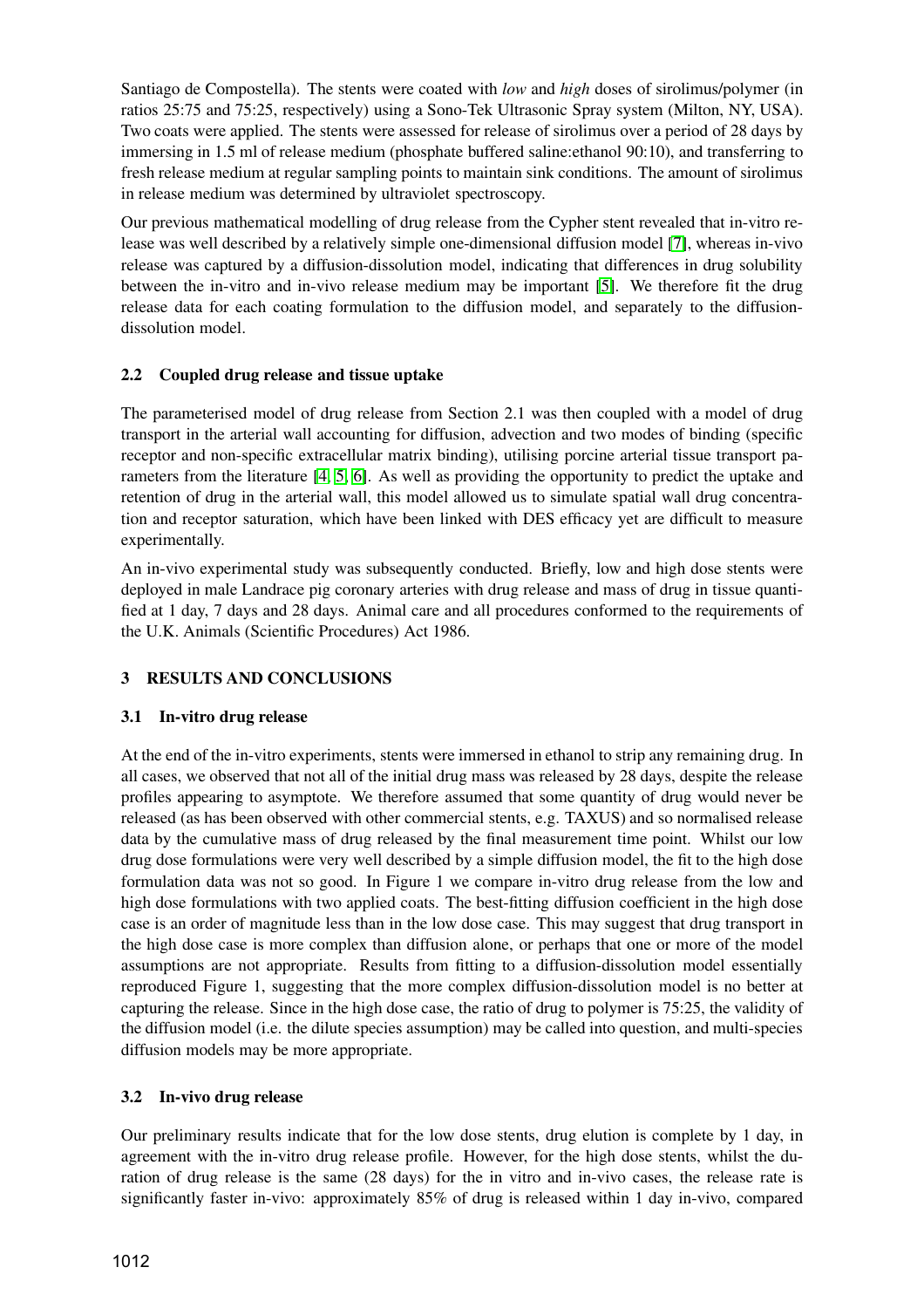

Figure 1: Comparison between experimental in-vitro drug release data (normalised by the cumulative mass eluted by the final measurement time point), and model simulations. LEFT: The low dose stent was well-fitted by a diffusion coefficient of the order of  $10^{-16}m^2 s^{-1}$ . RIGHT: The fit between the diffusion model and the data from the high dose stent was not so good. Furthermore, the best-fitting diffusion coefficient was of the order  $10^{-17}m^2$   $s^{-1}$ .

with approximately 60% in-vitro. In agreement with the in-vitro release, the remainder of drug is released at a slower rate over the following 27 days.

### **3.3 Efficacy**

It is generally accepted [\[4\]](#page-3-3) that the fraction of drug bound to target receptors is an indicator of DES efficacy, yet there is currently no straightforward way to measure this in-vivo. We therefore used our mathematical model of coupled drug release and tissue uptake to predict target receptor binding levels for both low dose and high dose stents, using porcine coronary artery wall model parameters from the literature [\[4,](#page-3-3) [5,](#page-3-4) [6\]](#page-3-6). In Figure 2, we observe that the model predicts target receptor saturation within 1 day for both low dose and high dose stents. Despite drug elution for the low dose stent being complete by 1 day, target receptors remain saturated for approximately the first 3 days, with a declining rate of saturation over the remainder of the 28 days. In contrast, the high dose stent results in near 100% target receptor saturation for the majority of the first 2 weeks, followed by a steady decline for the remainder of the study. Simulations of non-specific extracellular matrix (ECM) binding revealed that neither the low dose nor the high dose stent delivered drug at levels capable of reaching saturation. Histological analysis, important for assessing efficacy experimentally, is ongoing. The results from this analysis will be assessed in conjunction with model predictions of receptor saturation.

#### **4 CONCLUSIONS**

In this study we have successfully developed two novel DES with distinct release profiles. By comparing experimental drug release data with our diffusion-based mathematical model, we have shown that the model captures the release of drug from the low dose stent very well and less well for the high dose stent. In an attempt to assess efficacy, we have used our parameterised model to simulate the level of sirolimus bound to target receptors. Our preliminary results indicate differential levels of receptor saturation between low dose and high dose stents, indicating possible differences in efficacy. Experimental analysis of DES efficacy is ongoing.

#### **5 ACKNOWLEDGEMENTS**

We would like to acknowledge the support of Biomer Technology Ltd, who provided the polymer used in this study. They also provided access to coating equipment and their technical expertise during production of the coated stents. We would also like to acknowledge the UK Engineering and Physical Sciences Research Council (EPSRC) (Grant numbers EP/J007242/1 and EP/J007579/1) and the EPSRC Impact Acceleration Account at the University of Strathclyde, for helping to fund this work.